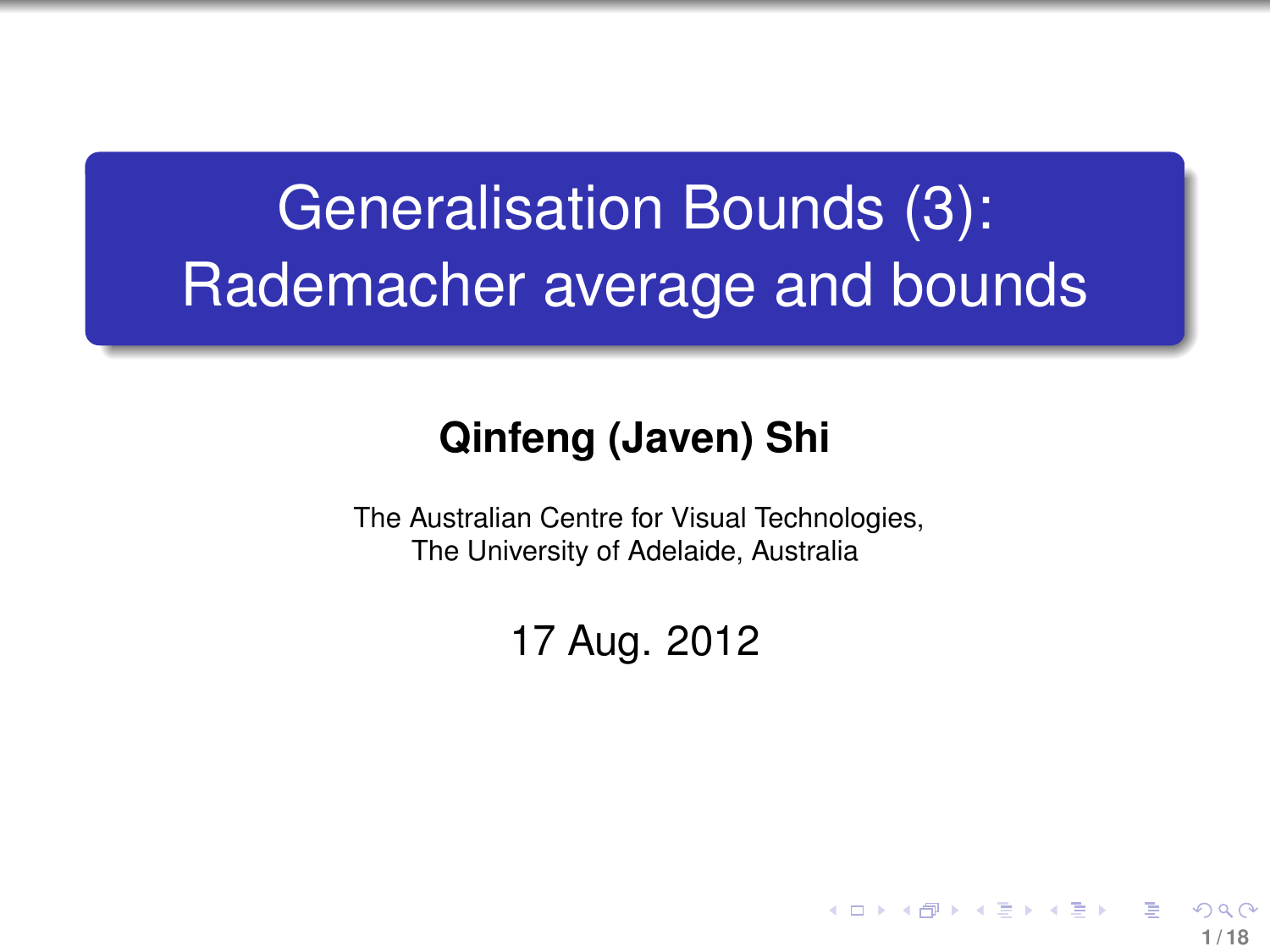Generalisation Bounds:

- Basics
- VC dimensions and bounds
- Rademacher complexity and bounds (Today)
- PAC Bayesian Bounds
- Regret bounds for online learning
- · · ·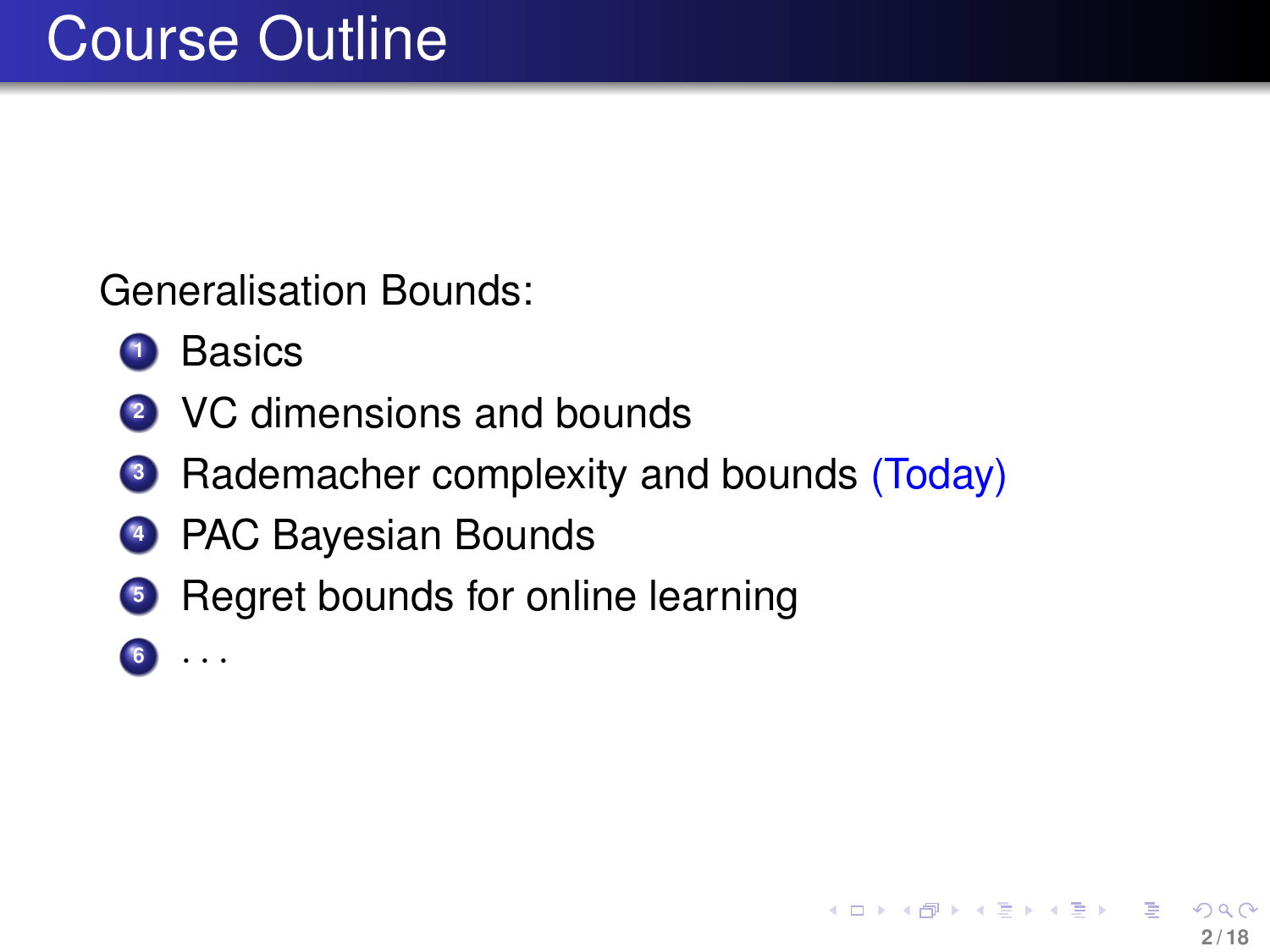Denote *h* as the VC dimension. For all *n* ≥ *h* (since the growth function  $\mathcal{S}_{\tiny \mathbb{G}}(n) \leq (\frac{en}{h})$ *h* ) *h* ), we have

#### Theorem (VC bound)

*For any*  $\delta \in (0,1)$ *, with probability at least*  $1 - \delta$ *,*  $\forall q \in \mathcal{G}$ 

$$
R(g) \leq R_n(g) + 2\sqrt{2\frac{h\log \frac{2en}{h} + \log(\frac{2}{\delta})}{n}}.
$$

#### Problems:

- **data dependency only come through training error**
- very loose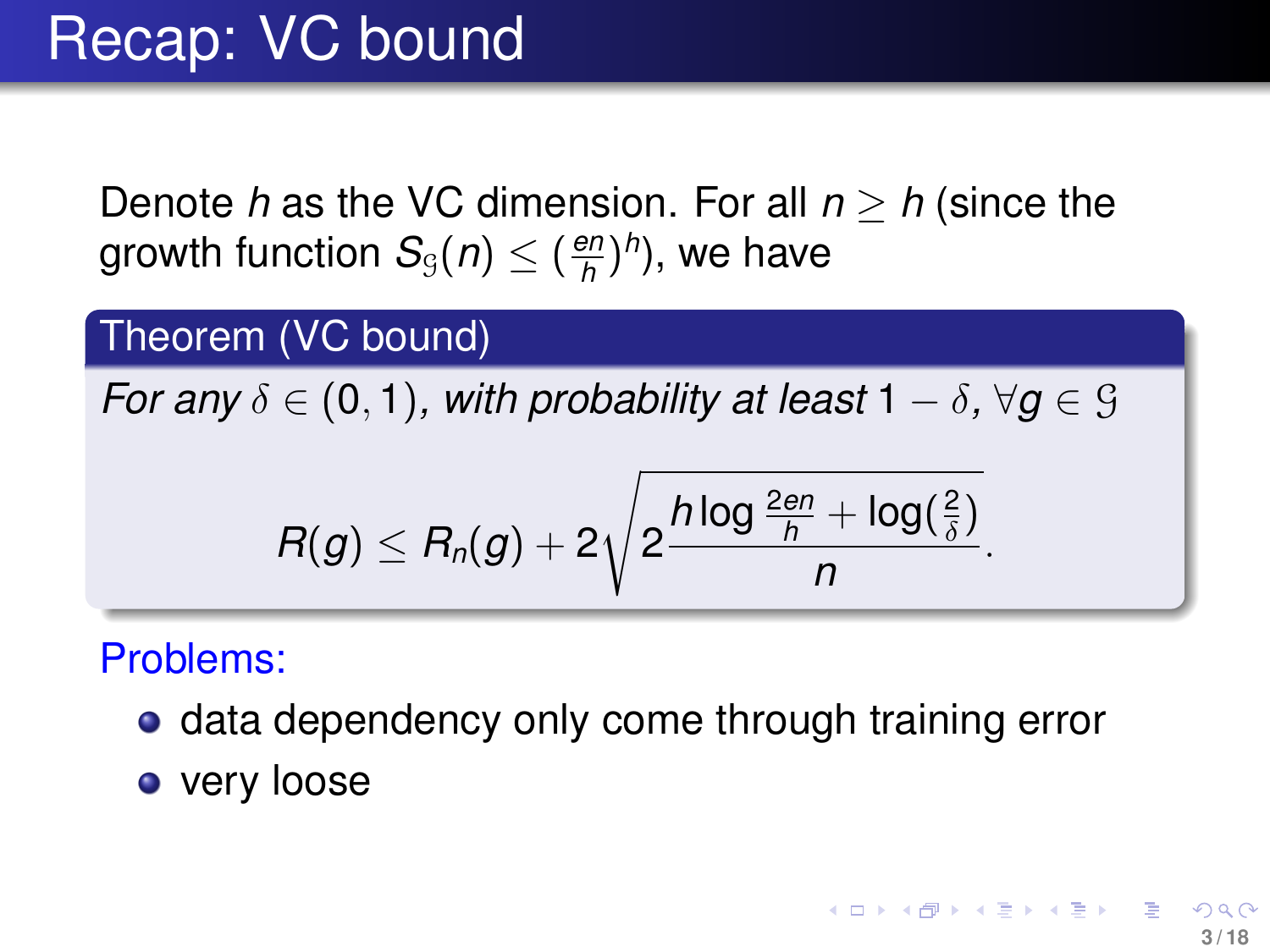Assume  $x \in \mathbb{R}^d$ ,  $\Phi(x) \in \mathbb{R}^D$  (Note  $D$  can be  $+\infty$ ).

- linear  $\langle x, w \rangle$ ,  $h = d + 1$
- polynomial  $(\langle x, w \rangle + 1)^p$ ,  $h = \binom{d+p-1}{p}$  $_{p}^{p-1}) + 1$
- Gaussian RBF exp ( $-\frac{\|x-x'\|^2}{\sigma^2}$ ),  $h=+\infty.$
- Margin  $\gamma$ ,  $h \leq \min\{D, \lceil \frac{4R^2}{\gamma^2} \rceil\}$  $\frac{3H^2}{\gamma^2}]\},$  where the radius  $R^2 = \max_{i=1}^n\left\langle \Phi(X_i),\Phi(X_i) \right\rangle$  (assuming data are already centered)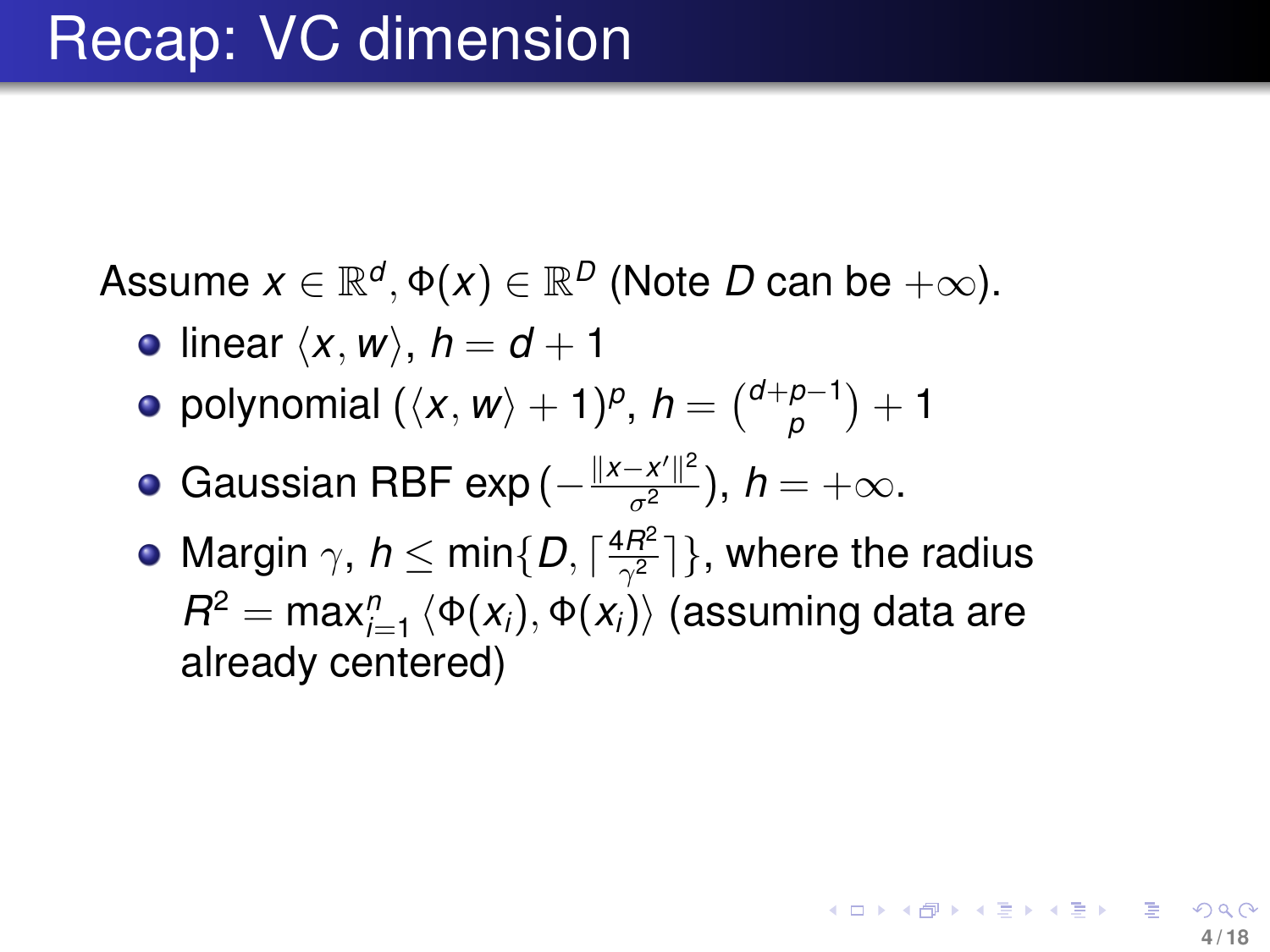## Rademacher complexity (1)

#### Definition (Rademacher complexity)

Given  $S = \{z_1, \dots, z_n\}$  from a distribution P and a set of real-valued functions G, the empirical Rademacher complexity of  $\mathcal G$  is the random variable

$$
\hat{\mathcal{R}}_n(\mathcal{G}, S) = \mathbb{E}_{\sigma}\left[\left.\sup_{g \in \mathcal{G}}\left|\frac{2}{n}\sum_{i=1}^n \sigma_i g(z_i)\right|\right],\right.
$$

where  $\boldsymbol{\sigma} = {\sigma_1, \cdots, \sigma_n}$  are independent uniform  $\{\pm 1\}$ -valued (Rademacher) random variables. The Rademacher complexity of  $\mathcal G$  is

$$
\mathcal{R}_n(\mathcal{G}) = \mathbb{E}_{\mathcal{S}}[\hat{\mathcal{R}}_n(\mathcal{G}, \mathcal{S})] = \mathbb{E}_{\mathcal{S}\sigma}\left[\left.\sup_{g\in\mathcal{G}}\right|\frac{2}{n}\sum_{i=1}^n \sigma_i g(z_i)\right]
$$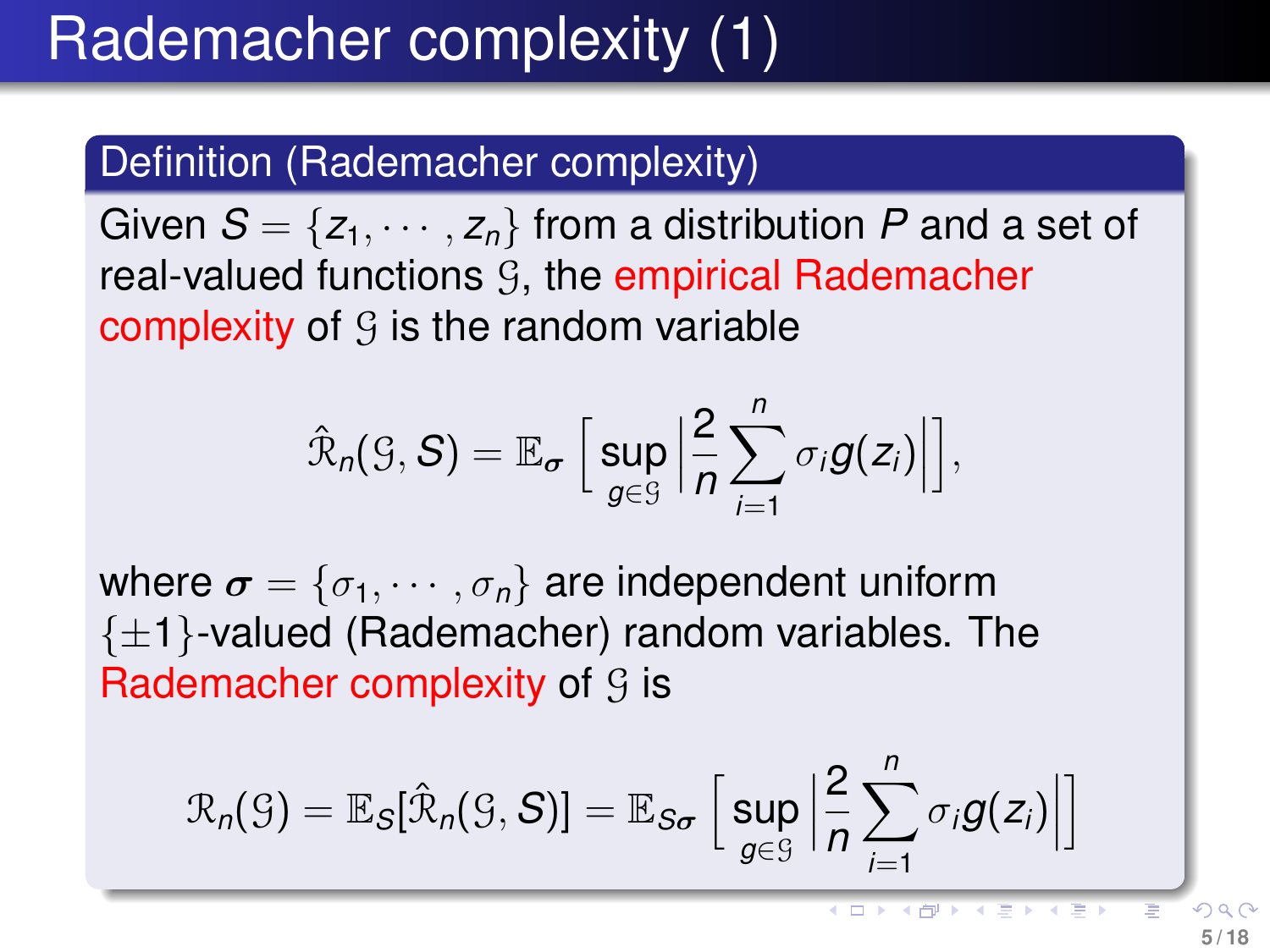$$
\sup_{g\in\mathcal{G}}\left|\frac{2}{n}\sum_{i=1}^n\sigma_i g(z_i)\right|
$$

- measures the best correlation between  $g \in \mathcal{G}$  and random label (*i.e.* noise)  $\sigma_i \sim U(\{-1, +1\})$ .
- ability of  $\mathcal G$  to fit noise.
- the smaller, the less chance of detected pattern being spurious

**6 / 18**

K ロ ▶ K 個 ▶ K 君 ▶ K 君 ▶ ○ 君

• if 
$$
|g| = 1
$$
,  $\mathbb{E}_{\sigma} \left[ \sup_{g \in \mathcal{G}} \left| \frac{2}{n} \sum_{i=1}^{n} \sigma_i g(z_i) \right| \right] = 0$ .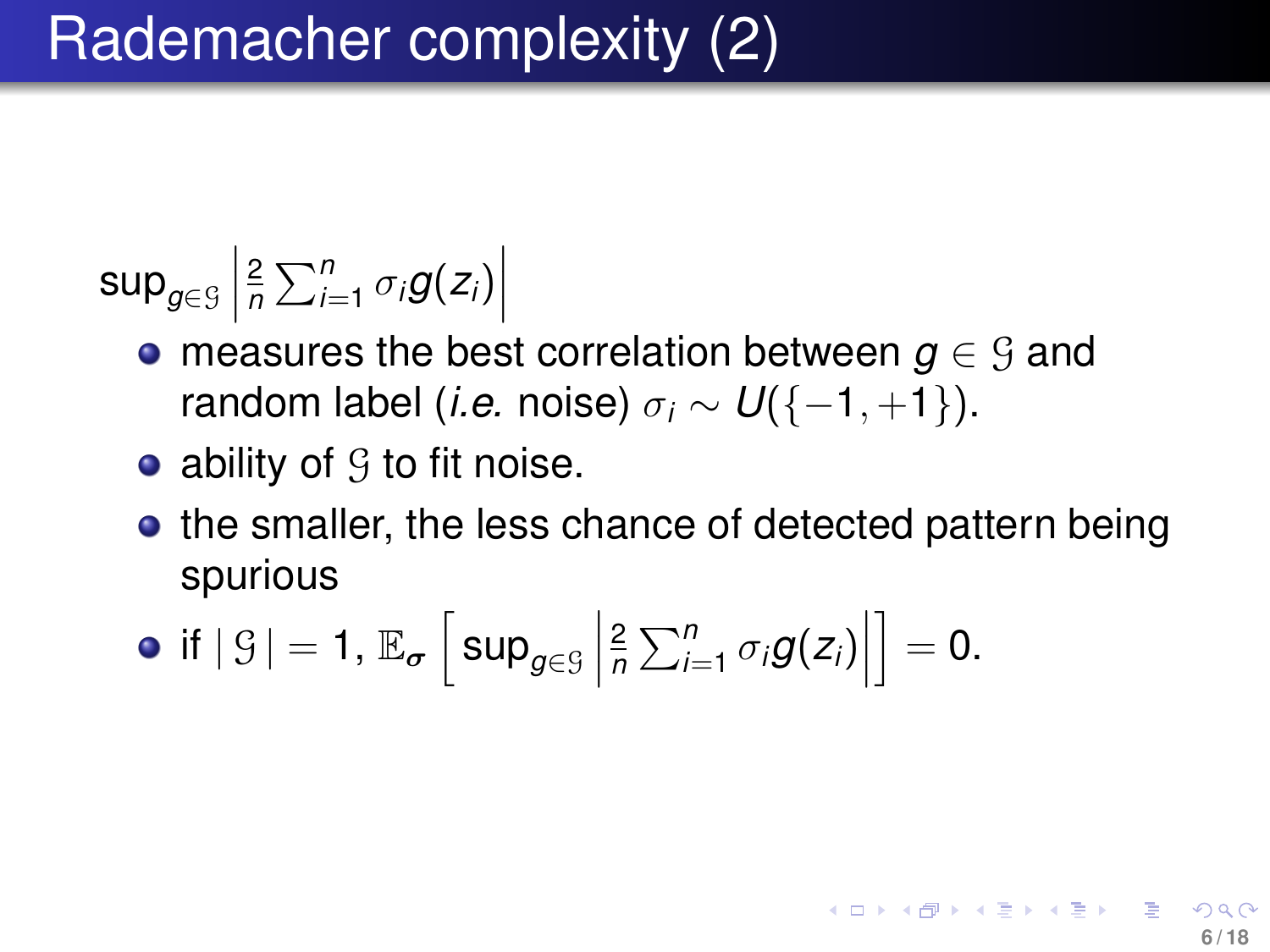#### Theorem (Rademacher)

*Fix*  $\delta \in (0, 1)$  *and let* G *be a set of functions mapping from Z* to [a, a + 1]. Let  $S = \{z_i\}_{i=1}^n$  be drawn i.i.d. from P. *Then with probability at least*  $1 - \delta$ ,  $\forall g \in \mathcal{G}$ ,

$$
\mathbb{E}_{P}[g(z)] \leq \hat{\mathbb{E}}[g(z)] + \mathfrak{R}_{n}(S) + \sqrt{\frac{\ln(2/\delta)}{2n}} \newline \leq \hat{\mathbb{E}}[g(z)] + \hat{\mathfrak{R}}_{n}(S, S) + 3\sqrt{\frac{\ln(2/\delta)}{2n}} \newline
$$

 $where \mathbb{E}[g(z)] = \frac{1}{n} \sum_{i=1}^{n} g(z_i)$ 

Note:  $\hat{\mathcal{R}}_n(\mathcal{G}, \mathcal{S})$  is computable whereas  $\mathcal{R}_n(\mathcal{G})$  is not.

,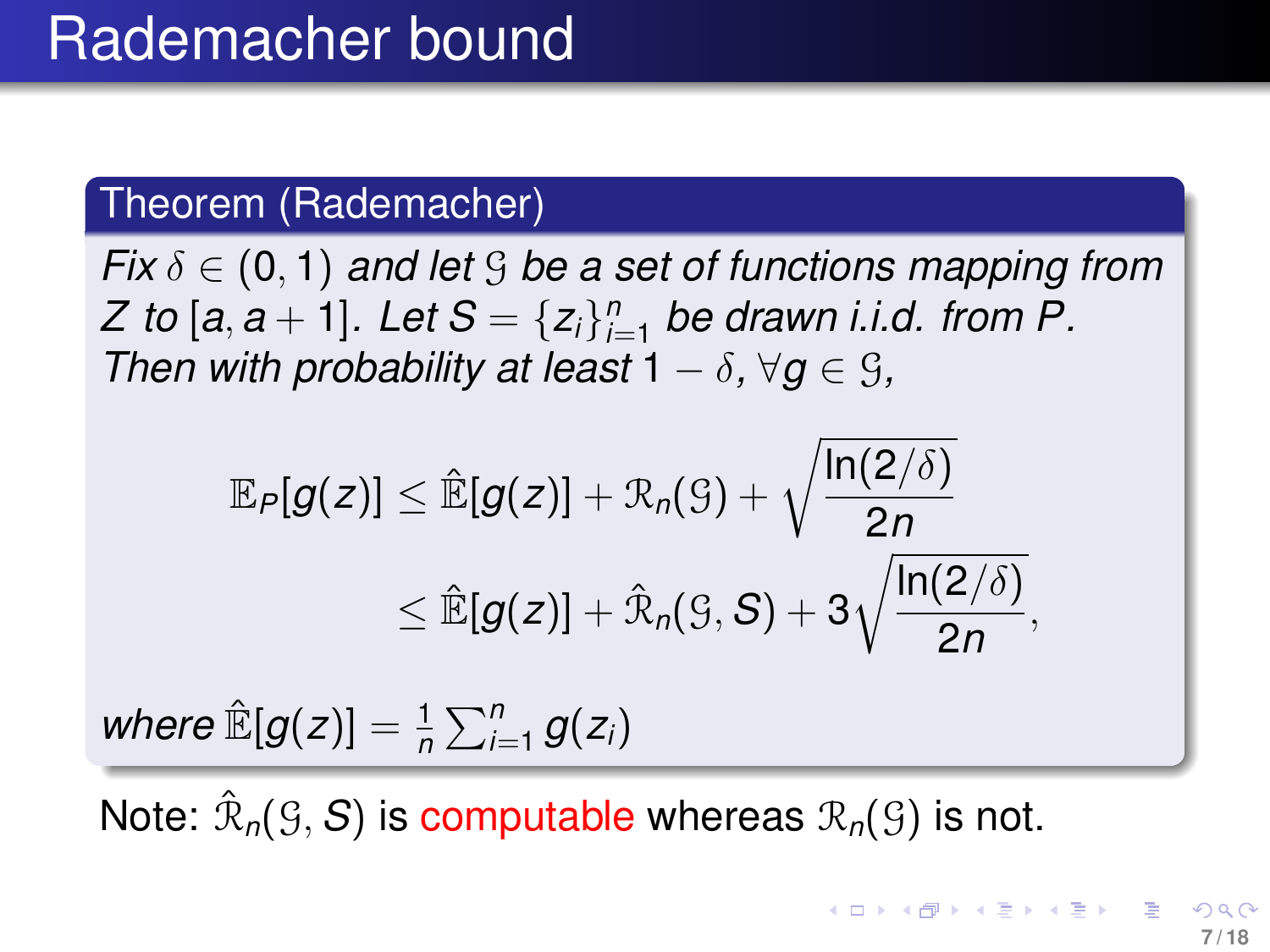# Properties of empirical Rademacher complexity

Let  $f_1, f_2, \dots, f_m$  and G be classes of real functions. Let  $S = \{z_i\}_{i=1}^n$  i.i.d. from any unknown but fixed P.Then **1** If  $\mathcal{F} \subseteq \mathcal{G}$ , then  $\hat{\mathcal{R}}_n(\mathcal{F}, \mathcal{S}) \leq \hat{\mathcal{R}}_n(\mathcal{G}, \mathcal{S})$ **2** For every  $\boldsymbol{c} \in \mathbb{R}$ ,  $\hat{\mathcal{R}}_n(\boldsymbol{c} | \mathcal{F}, \boldsymbol{S}) = |\boldsymbol{c}| \hat{\mathcal{R}}_n(\mathcal{F}, \boldsymbol{S})$  $\mathfrak{R}_n(\sum_{i=1}^m \mathfrak{F}_i, \mathcal{S}) \leq \sum_{i=1}^m \hat{\mathfrak{R}}_n(\mathfrak{F}_i, \mathcal{S})$ **<sup>4</sup>** For any function *h*,  $\hat{\mathcal{R}}_{\mathit{n}}(\mathcal{F} \!+\! h, \mathcal{S}) \leq \hat{\mathcal{R}}_{\mathit{n}}(\mathcal{F}, \mathcal{S}) + 2 \sqrt{\hat{\mathbb{E}}[h^2]/n}$  $\mathfrak{R}_n(\mathfrak{F}, \mathcal{S}) = \hat{\mathfrak{R}}_n(\mathsf{conv}(\mathfrak{F}), \mathcal{S})$ **6** If  $A : \mathbb{R} \to \mathbb{R}$  is Lpschitz with constant  $L > 0$  (*i.e.*  $|\mathcal{A}(a) - \mathcal{A}(a')| \le L|a - a'|$  for all  $a, a' \in \mathbb{R}$ ), and  $\hat{\mathcal{A}}(\mathbf{0}) = \mathbf{0}$ , then  $\hat{\mathcal{R}}_{\mathit{n}}(\mathcal{A}\circ\mathcal{F},\mathcal{S}) \leq 2 L \hat{\mathcal{R}}_{\mathit{n}}(\mathcal{F},\mathcal{S})$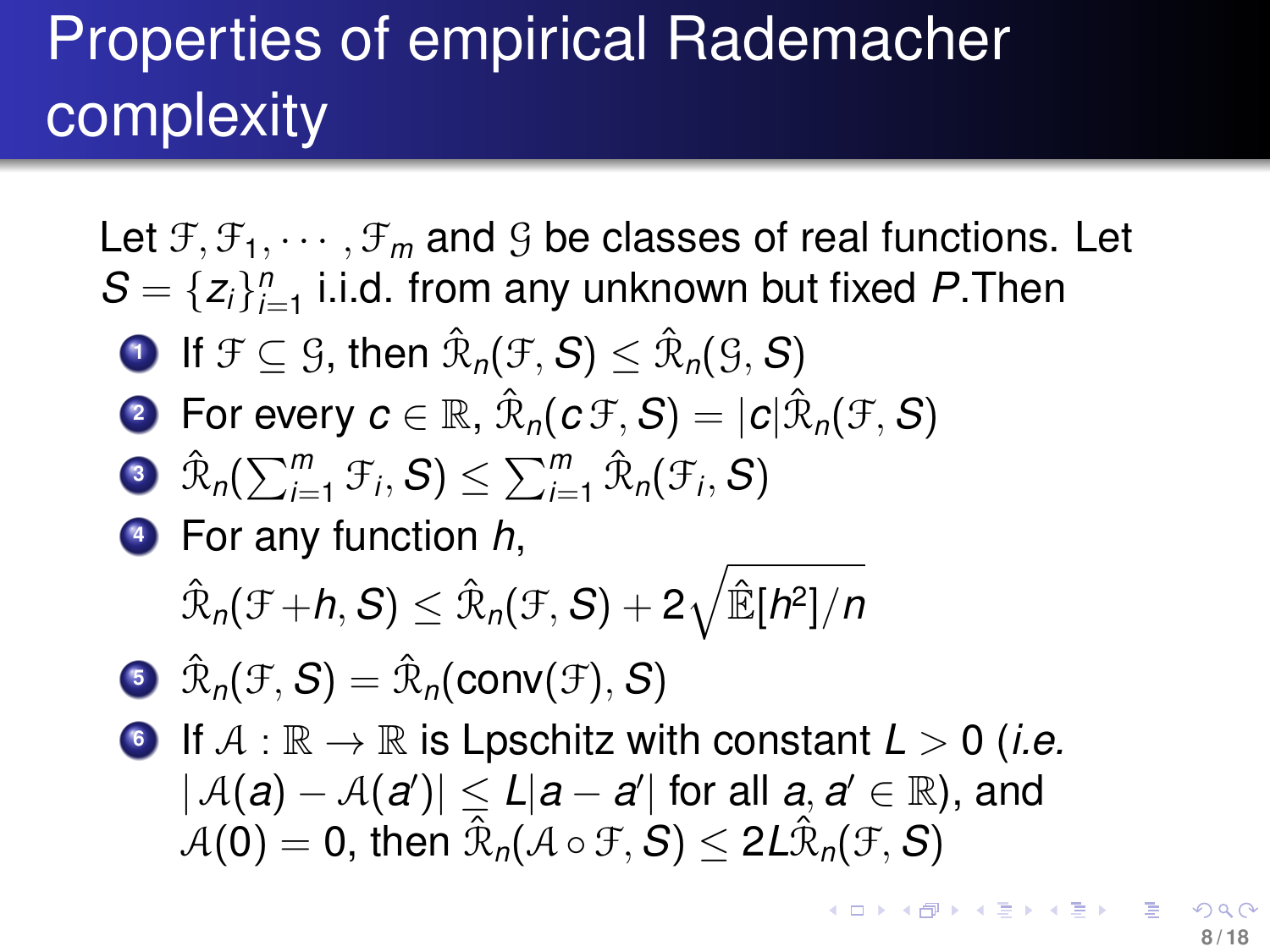Let  $S = \{(x_i, y_i)\}_{i=1}^n \sim P^n$ .  $y_i \in \{-1, +1\}$ One form of soft margin binary SVMs is

$$
\min_{w,\gamma,\xi} -\gamma + C \sum_{i=1}^{n} \xi_i
$$
\n
$$
\text{s.t. } y_i \langle \phi(x_i), w \rangle \ge \gamma - \xi_i, \xi_i \ge 0, ||w||^2 = 1
$$
\n(1)

• The Rademacher Margin bound (next slide) applies.  $\hat{\mathcal{R}}_{\mathsf{n}}(\mathfrak{S},\boldsymbol{S})$  is essential, where  $\mathcal{G} = \{-\textit{yf}(x; w), \textit{f}(x; w) = \langle \phi(x_i), w \rangle, \|w\|^2 = 1\}.$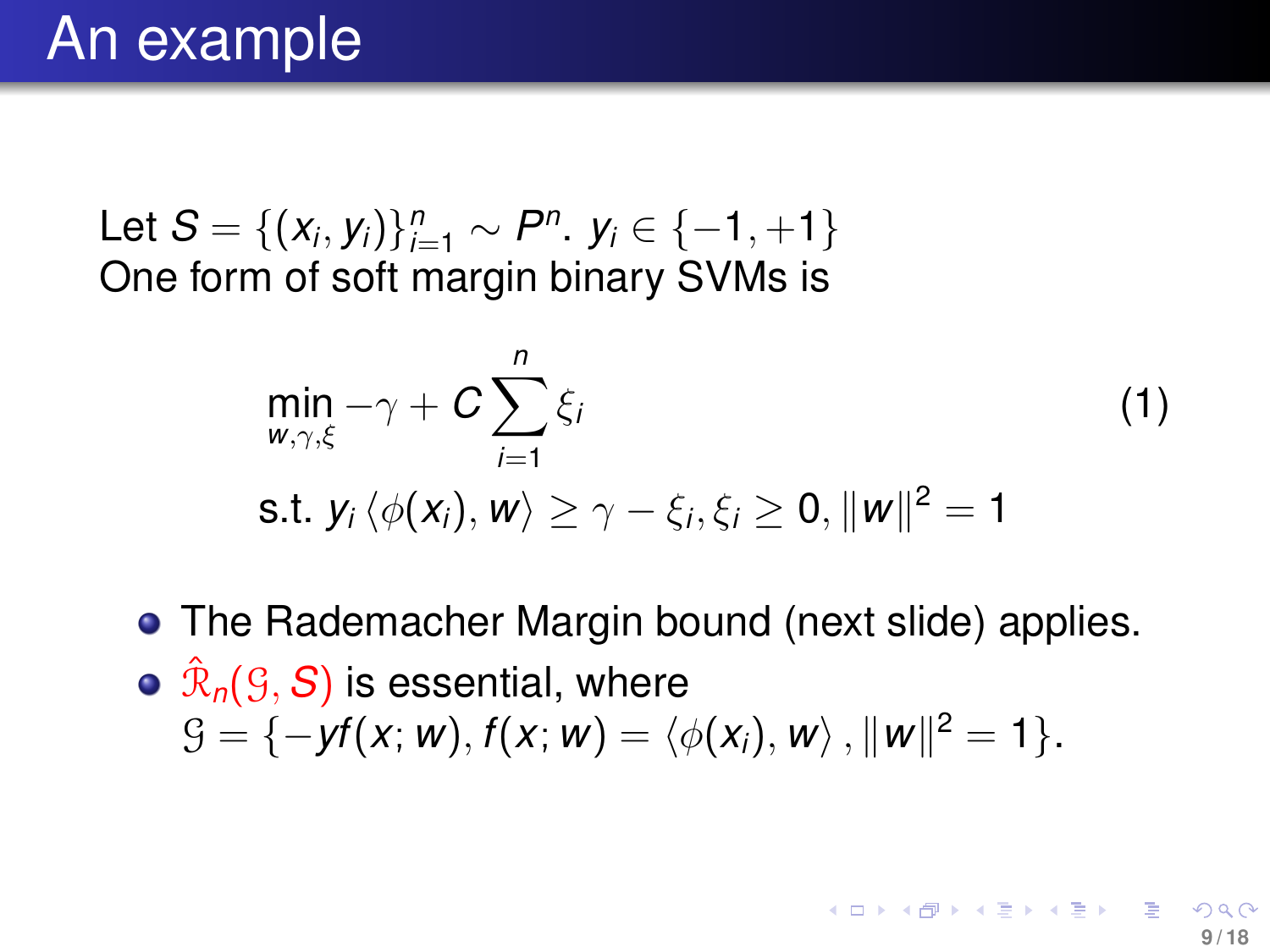### Rademacher Margin bound

#### Theorem (Margin)

*Fix*  $\gamma > 0$ ,  $\delta \in (0, 1)$ , let G be the class of functions *mapping from*  $\mathcal{X} \times \mathcal{Y} \rightarrow \mathbb{R}$  *given by g*(*x*, *y*) =  $-yf(x)$ *, where f is a linear function in a kernel-defined feature space with norm at most 1. Let*  $\mathcal{S} = \{(\mathsf{x}_i, \mathsf{y}_i)\}_{i=1}^n$  *be drawn i.i.d. from P* $(X, Y)$  *and let*  $\xi_i = (\gamma - y_i f(x_i))_+$ *. Then with probability at least* 1 − δ *over sample of size n, we have*

$$
\mathbb{E}_{P}[\mathbf{1}_{y \neq \text{sgn}(f(x))}] \leq \frac{1}{n\gamma} \sum_{i=1}^{n} \xi_{i} + \frac{4}{n\gamma} \sqrt{\text{tr}(\mathbf{K})} + 3 \sqrt{\frac{\ln(2/\delta)}{2n}},
$$

- **data dependency come through training error and** margin
- tighter than VC bound

$$
(\tfrac{4}{n\gamma}\sqrt{tr(\mathbf{K})}\leq \tfrac{4}{n\gamma}\sqrt{nR^2}\leq 4\sqrt{\tfrac{R^2}{n\gamma^2}})
$$

 $\Box \rightarrow A \Box B \rightarrow A \Box B \rightarrow A \Box B$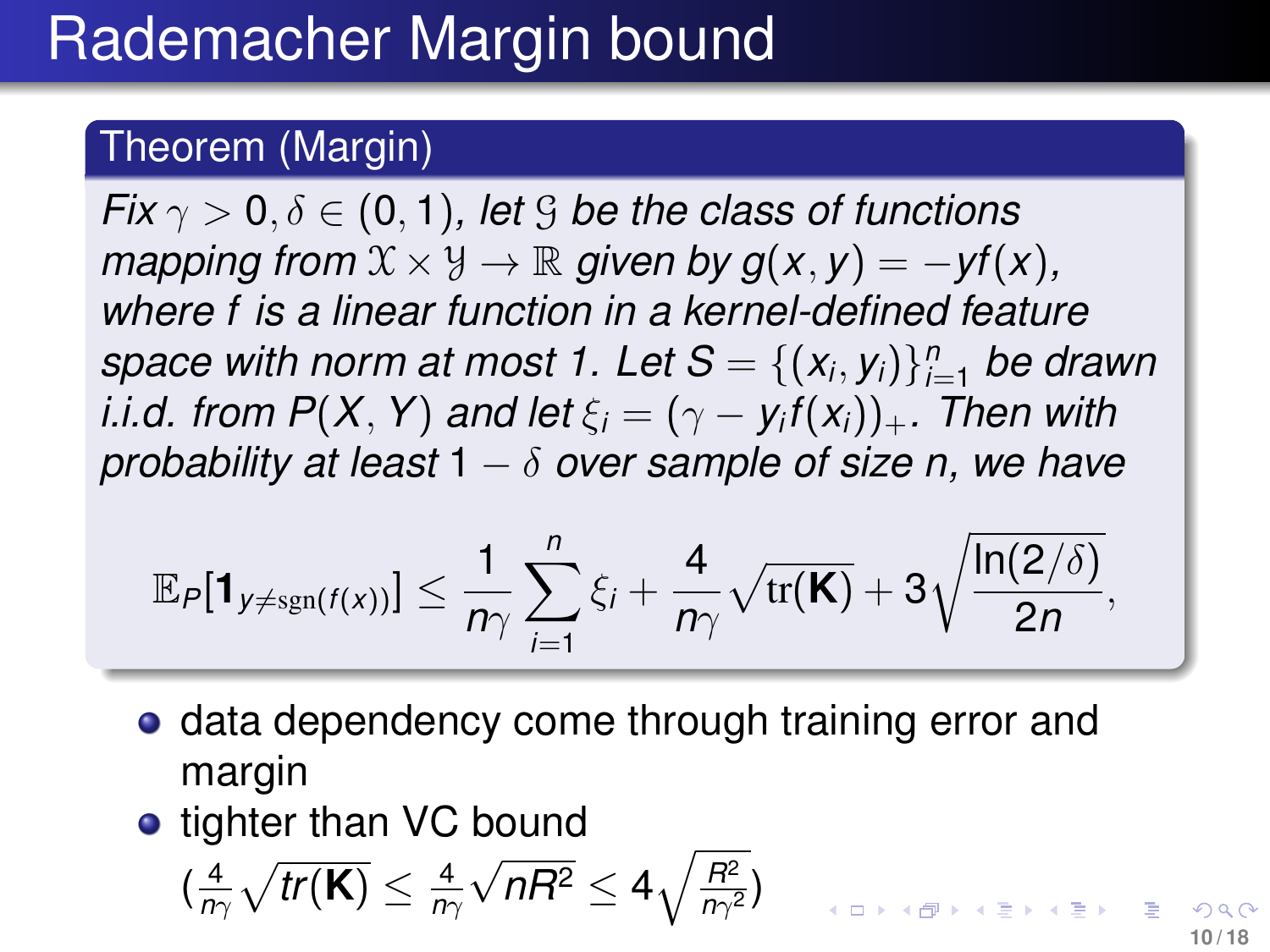### Proof of Margin bound (1)

Let 
$$
\mathcal{H}(a) = 1
$$
 if  $a > 0$ ,  $\mathcal{H}(a) = 0$  otherwise. Thus  
\n
$$
\mathbf{1}_{y \neq \text{sgn}(f(x))} = \mathcal{H}(-yf(x))
$$
\nLet  
\n
$$
\mathcal{A}(a) = \begin{cases}\n1, & a > 0 \\
1 + a/\gamma, & -\gamma \le a \le 0 \\
0, & \text{otherwise.} \n\end{cases}
$$

We can check that  $\mathcal{H}(a) \leq \mathcal{A}(a)$  for all a.

$$
\mathbb{E}_{P}[\mathbf{1}_{(y\neq f(x))}-1] \leq \mathbb{E}_{P}[\mathcal{A}(-yf(x))-1]
$$
  

$$
\leq \mathbb{\hat{E}}[\mathcal{A}(-yf(x))-1]+\mathbb{\hat{R}}_{n}((\mathcal{A}-1)\circ \mathcal{G}, \mathcal{S})+3\sqrt{\frac{\ln(2/\delta)}{2n}}
$$

**K ロメ K 御 メ K 君 メ K 君 X 11 / 18**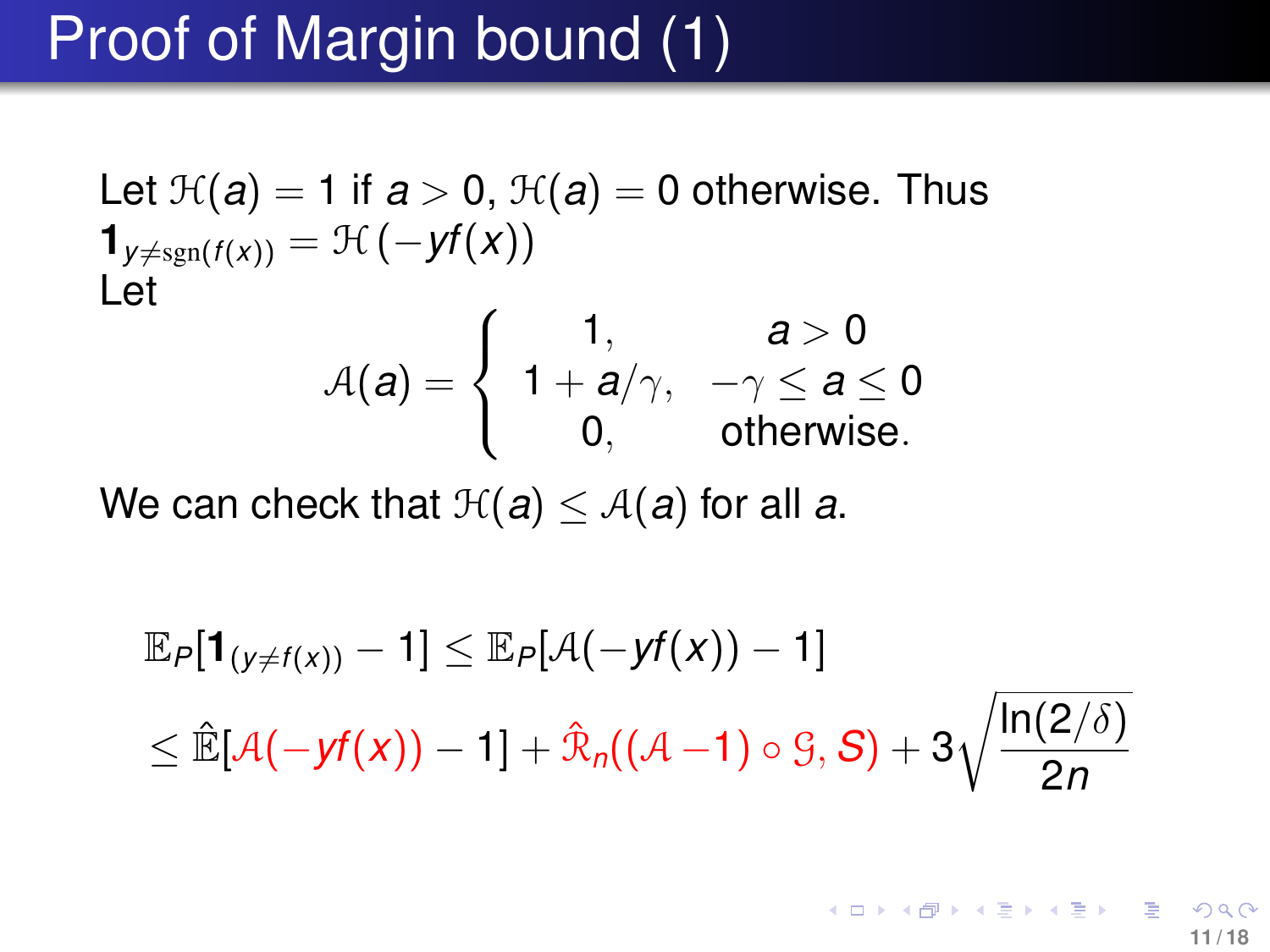### Proof of Margin bound (2)

Recall 
$$
\xi_i = (\gamma - y_i f(x_i))_+
$$
. Thus  
\n
$$
\mathcal{A}(-y_i f(x_i)) \le 1 - y_i f(x_i) / \gamma \le \frac{(\gamma - y_i f(x_i))_+}{\gamma} = \xi_i / \gamma
$$

$$
\mathbb{E}_{P}[\mathbf{1}_{(y\neq f(x))}]\leq \frac{1}{n}\sum_{i=1}^{n}\frac{\xi_{i}}{\gamma}+\hat{\mathbb{R}}_{n}((\mathcal{A}-1)\circ \mathcal{G},\mathcal{S})+3\sqrt{\frac{\ln(2/\delta)}{2n}}
$$

Apply property 6 (since  $(A-1)(0) = 0$ ,  $L = 1/\gamma$ ), we have

$$
\hat{\mathcal{R}}_n((\mathcal{A}-1)\circ \mathcal{G}, \mathcal{S}) \leq 2\hat{\mathcal{R}}_n(\mathcal{G}, \mathcal{S})/\gamma
$$

メロトメ 御 トメ 君 トメ 君 トリ 君 **12 / 18**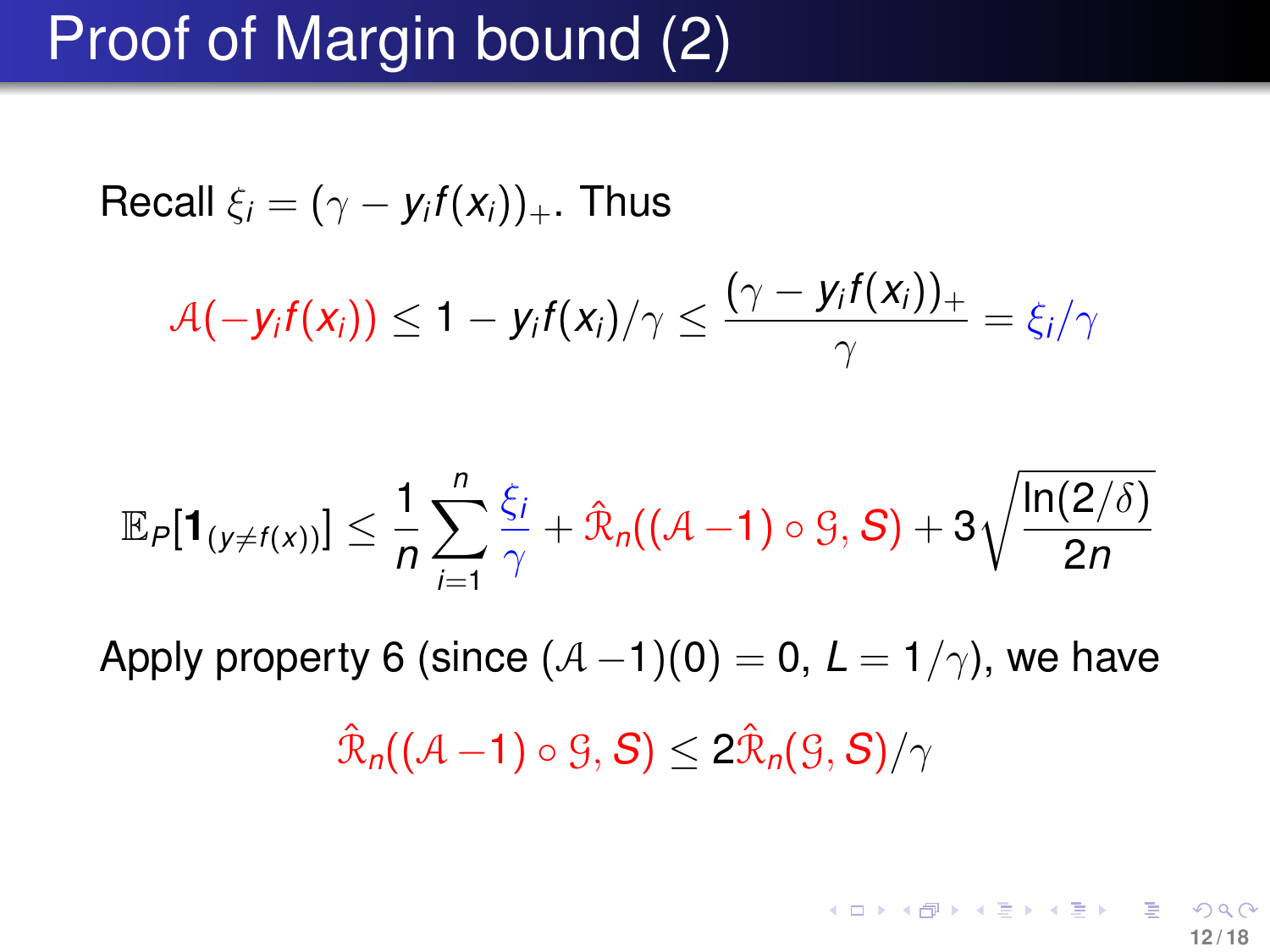## Proof of Margin bound (3)

$$
\hat{\mathcal{R}}_n(S, S) = \mathbb{E}_{\sigma} \left[ \sup_{f \in \mathcal{F}} \left| \frac{2}{n} \sum_{i=1}^n \sigma_i y_i f(x_i) \right| \right]
$$
\n
$$
= \mathbb{E}_{\sigma} \left[ \sup_{f \in \mathcal{F}} \left| \frac{2}{n} \sum_{i=1}^n \sigma_i f(x_i) \right| \right] (\text{if } \sigma_i \sim U\left\{-1, +1\right\}), \text{ then } \sigma_i y_i \sim U\right)
$$
\n
$$
= \mathbb{E}_{\sigma} \left[ \sup_{\|w\|^2=1} \left| \frac{2}{n} \left\langle w, \sum_{i=1}^n \sigma_i \phi(x_i) \right\rangle \right| \right]
$$
\n
$$
\leq \frac{2}{n} \mathbb{E}_{\sigma} \left[ \left\| \sum_{i=1}^n \sigma_i \phi(x_i) \right\| \cdot \|w\| \right] \text{(Cauchy Schwarz ineq)}
$$
\n
$$
= \frac{2}{n} \mathbb{E}_{\sigma} \left[ \sum_{i,j=1}^n \sigma_i \sigma_j k(x_i, x_j) \right]^{1/2}
$$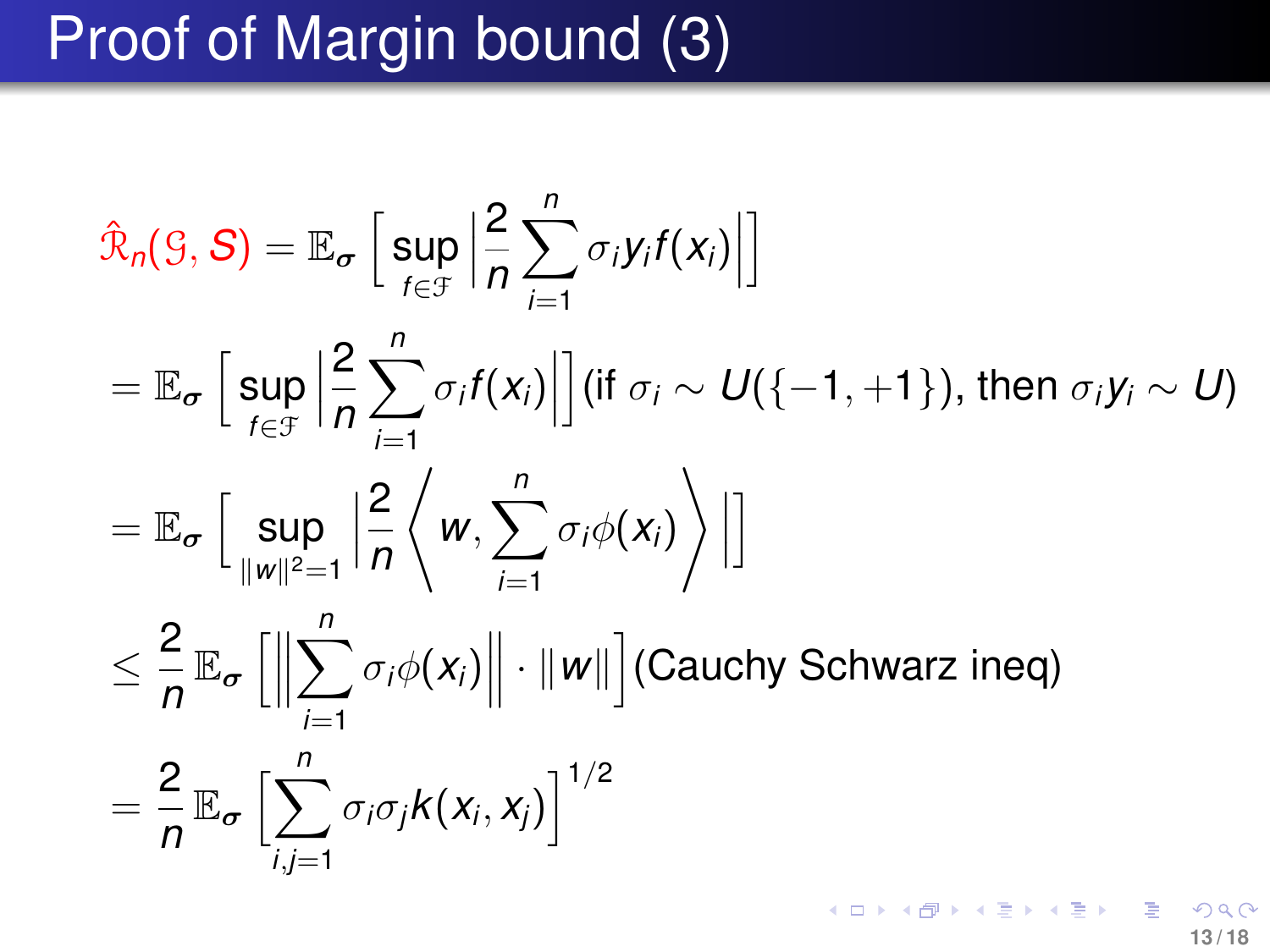## Proof of Margin bound (4)

$$
\frac{2}{n} \mathbb{E}_{\sigma} \left[ \sum_{i,j=1}^{n} \sigma_{i} \sigma_{j} k(x_{i}, x_{j}) \right]^{1/2}
$$
\n
$$
\leq \frac{2}{n} \Big\{ \mathbb{E}_{\sigma} \left[ \sum_{i,j=1}^{n} \sigma_{i} \sigma_{j} k(x_{i}, x_{j}) \right] \Big\}^{1/2} \text{ (Jensen's ineq)}
$$
\n
$$
= \frac{2}{n} \Big\{ \sum_{i=1}^{n} \mathbb{E}_{\sigma} [\sigma_{i}^{2}] k(x_{i}, x_{i}) + \sum_{i \neq j, i, j=1, \atop j \neq j, i, j=1,}^{n} \mathbb{E}_{\sigma} [\sigma_{i} \sigma_{j}] k(x_{i}, x_{j}) \Big\}^{1/2}
$$
\n
$$
= \frac{2}{n} \Big( \sum_{i=1}^{n} k(x_{i}, x_{i}) \Big)^{1/2} = \frac{2}{n} \sqrt{\text{tr}(\mathbf{K})}
$$

メロメメ 御 メメ きょくきょう  $290$ **14 / 18**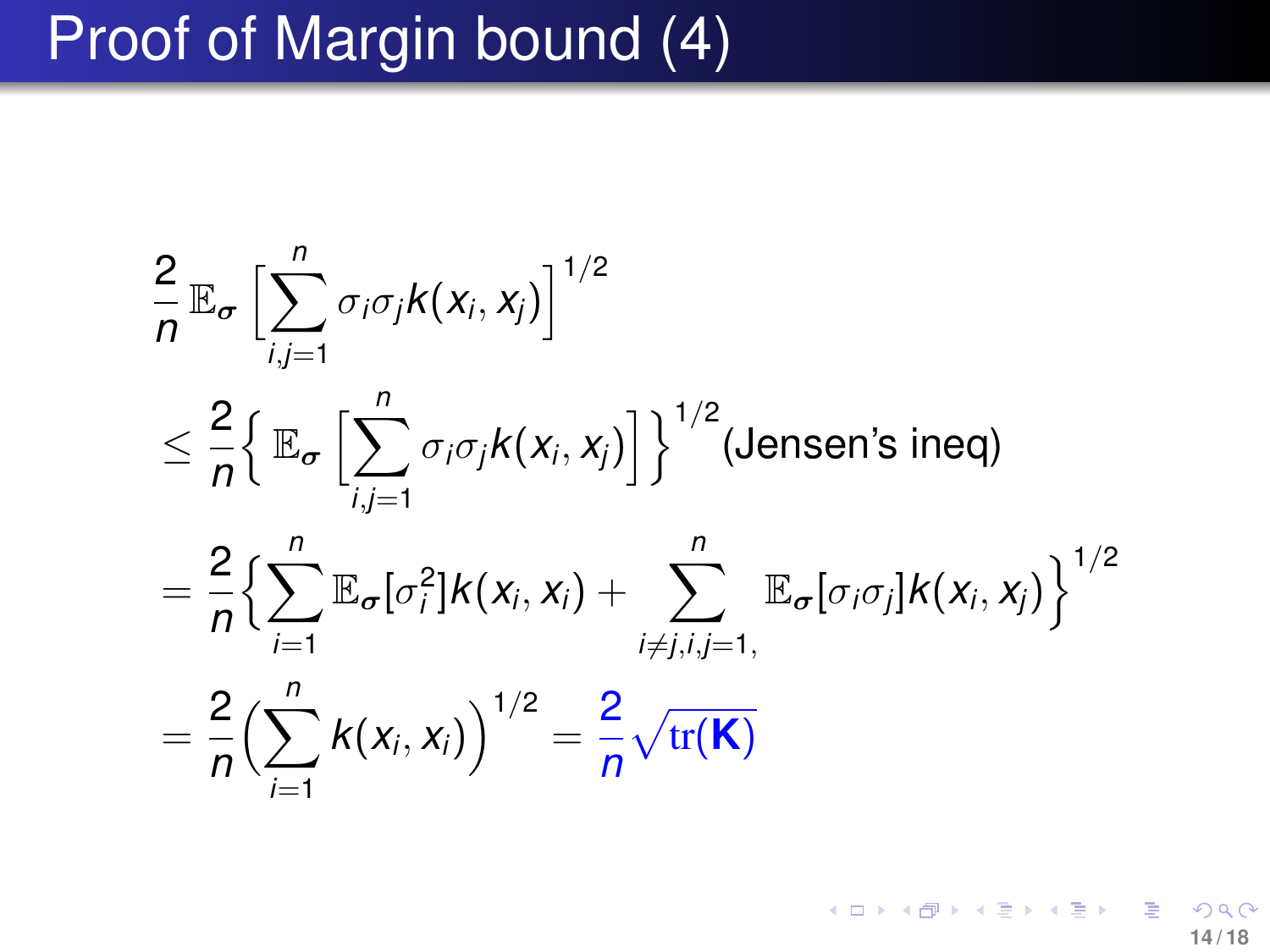## Proof of Rademacher bound (1)

<span id="page-14-0"></span>
$$
\mathbb{E}_{P}[g(z)] - \mathbb{E}_{P}[g(z)] \leq \sup_{f \in \mathcal{G}} \left( \mathbb{E}_{P}[f(z)] - \mathbb{E}_{P}[f(z)] \right) \text{(by sup def)}
$$
\n
$$
\mathbb{E}_{P}[g(z)] \leq \mathbb{E}_{P}[g(z)] + \sup_{f \in \mathcal{G}} \left( \mathbb{E}_{P}[f(z)] - \mathbb{E}_{P}[f(z)] \right)
$$
\n
$$
= \mathbb{E}_{P}[g(z)] + \sup_{f \in \mathcal{G}} \left( \mathbb{E}_{P}[f(z)] - \frac{1}{n} \sum_{i=1}^{n} [f(z_i)] \right)
$$
\n
$$
\xrightarrow{\mathcal{G}} \mathbb{E}_{f'}[g(z)] + \mathbb{E}_{S}[f'(z_1, \dots, z_n)] + \sqrt{\frac{\ln(2/\delta)}{2n}} \text{(McDiarmid's ineq)}
$$
\n
$$
\Rightarrow
$$
\n
$$
\mathbb{E}_{P}[g(z)] \leq \mathbb{E}_{P}[g(z)] + \mathbb{E}_{S}[f'(z_1, \dots, z_n)] + \sqrt{\frac{\ln(2/\delta)}{2n}} \quad (2)
$$

**15 / 18**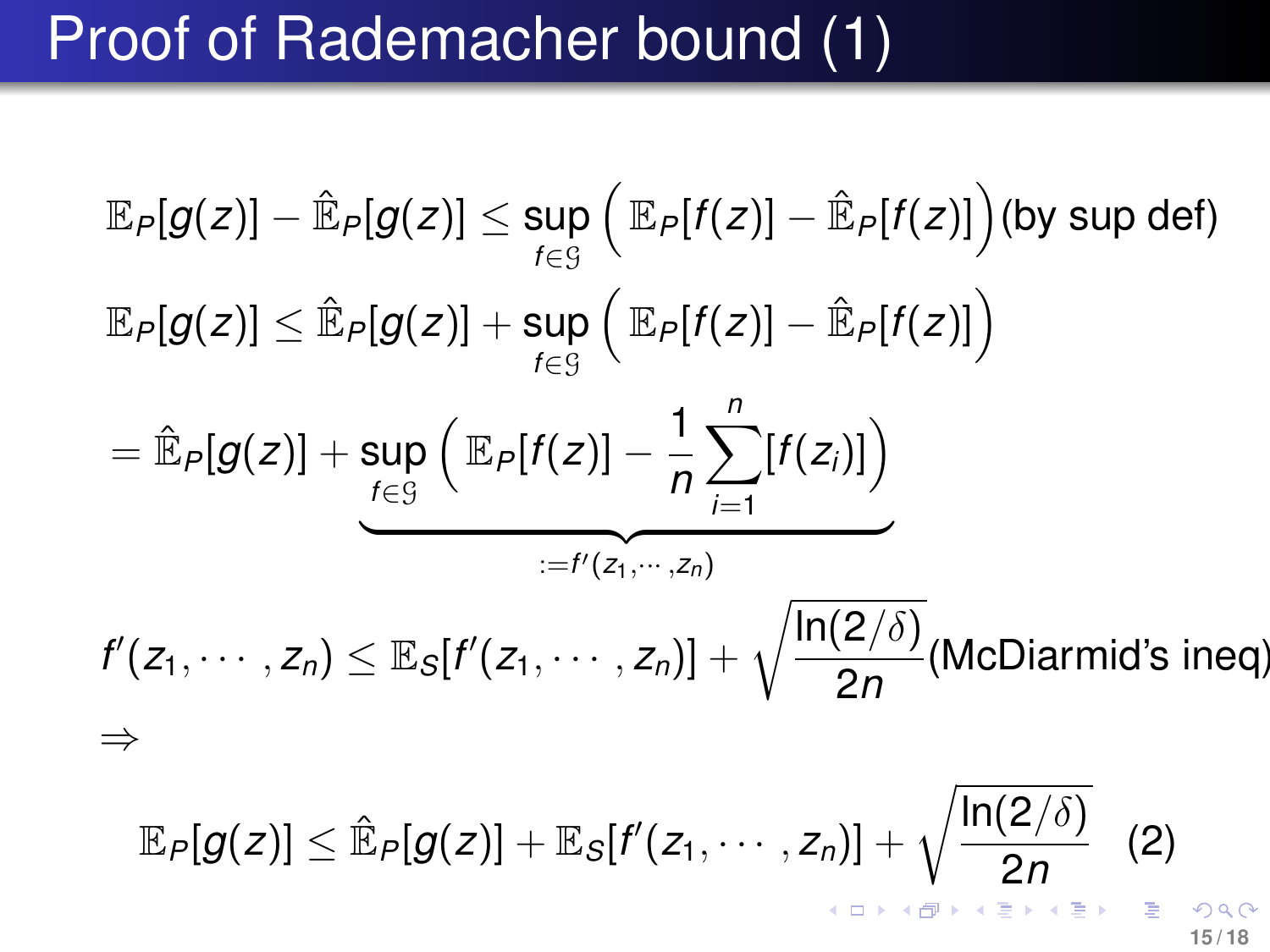### Proof of Rademacher bound (2)

$$
\mathbb{E}_{S \sim P^n}[f'(x_1, \dots, x_n)]
$$
\n
$$
= \mathbb{E}_{S} \left[ \sup_{f \in S} \left( \mathbb{E}_{z \sim P(z)}[f(z)] - \hat{\mathbb{E}}_{P}[f(z)] \right) \right]
$$
\n
$$
= \mathbb{E}_{S} \left[ \sup_{f \in S} \left( \mathbb{E}_{\tilde{S} \sim P^n} \left[ \frac{1}{n} \sum_{i=1}^n f(\tilde{z}_i) \right] - \frac{1}{n} \sum_{i=1}^n f(z_i) \right) \right]
$$
\n
$$
= \mathbb{E}_{S} \left\{ \sup_{f \in S} \mathbb{E}_{\tilde{S}} \left[ \frac{1}{n} \sum_{i=1}^n f(\tilde{z}_i) - \frac{1}{n} \sum_{i=1}^n f(z_i) \right] \right\}
$$
\n
$$
\leq \mathbb{E}_{S} \mathbb{E}_{\tilde{S}} \sup_{f \in S} \left[ \frac{1}{n} \sum_{i=1}^n f(\tilde{z}_i) - \frac{1}{n} \sum_{i=1}^n f(z_i) \right]
$$

<span id="page-15-0"></span>メロトメ 倒 トメ 君 トメ 君 トー **16 / 18**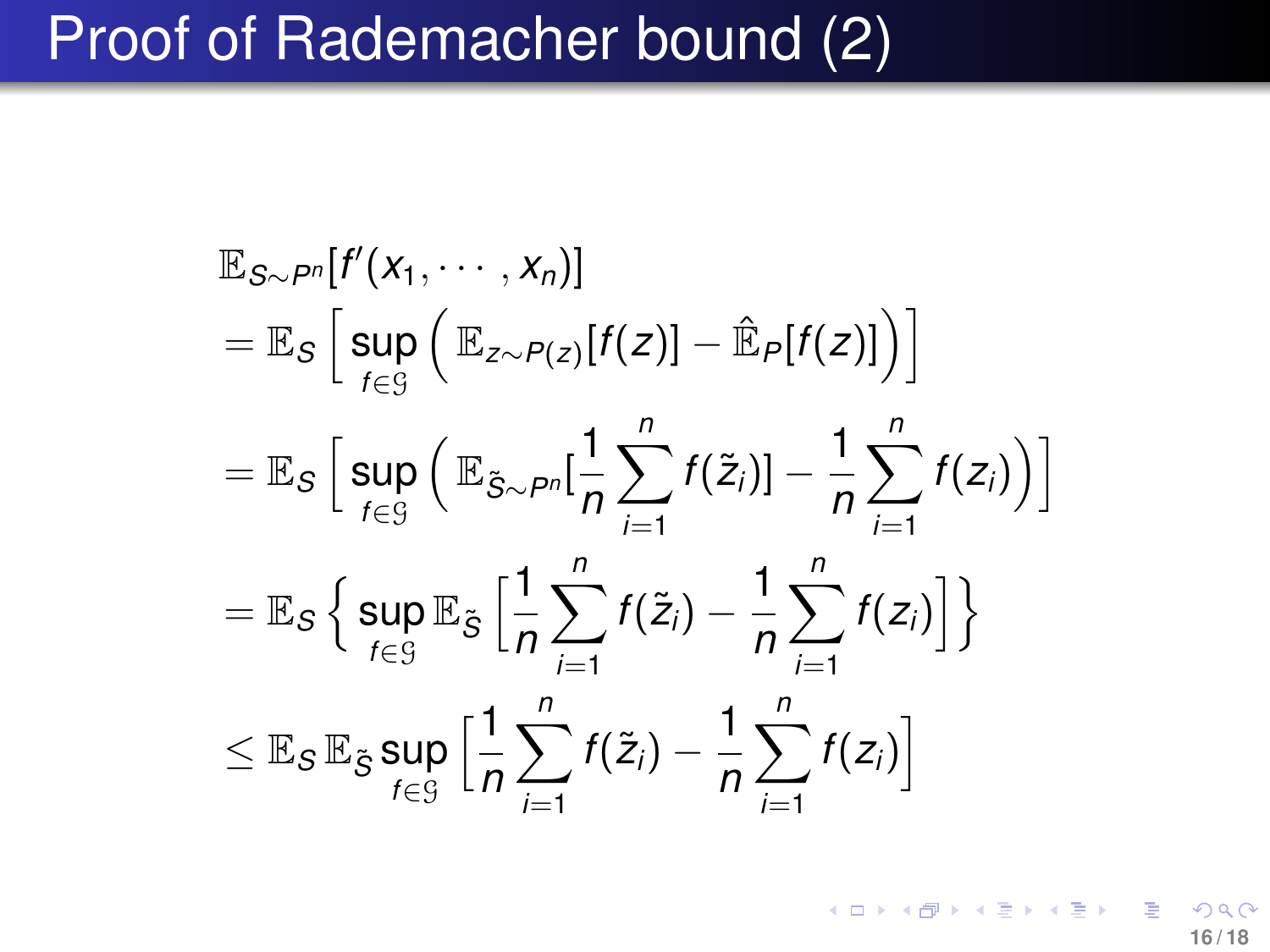### Proof of Rademacher bound (3)

$$
\mathbb{E}_{S} \mathbb{E}_{\tilde{S}} \sup_{f \in \mathcal{G}} \Big[ \frac{1}{n} \sum_{i=1}^{n} f(\tilde{z}_{i}) - \frac{1}{n} \sum_{i=1}^{n} f(z_{i}) \Big]
$$
\n
$$
= \mathbb{E}_{\sigma S \tilde{S}} \sup_{f \in \mathcal{G}} \Big[ \frac{1}{n} \sum_{i=1}^{n} \sigma_{i} (f(\tilde{z}_{i}) - f(z_{i})) \Big]
$$
\n
$$
\leq \mathbb{E}_{\sigma S} \Big[ \sup_{f \in \mathcal{G}} \Big| \frac{2}{n} \sum_{i=1}^{n} \sigma_{i} f(z_{i}) \Big| \Big]
$$
\n
$$
= \mathcal{R}_{n}(\mathcal{G})
$$

Via equation [\(2\)](#page-14-0), we have

$$
\mathbb{E}_{P}[g(z)] \leq \hat{\mathbb{E}}_{P}[g(z)] + \mathbb{E}_{S}[f'(x_{1}, \cdots, x_{n})] + \sqrt{\frac{\ln(2/\delta)}{2n}}
$$
  
 
$$
\leq \hat{\mathbb{E}}_{P}[g(z)] + \mathcal{R}_{n}(S) + \sqrt{\frac{\ln(2/\delta)}{2n}}
$$